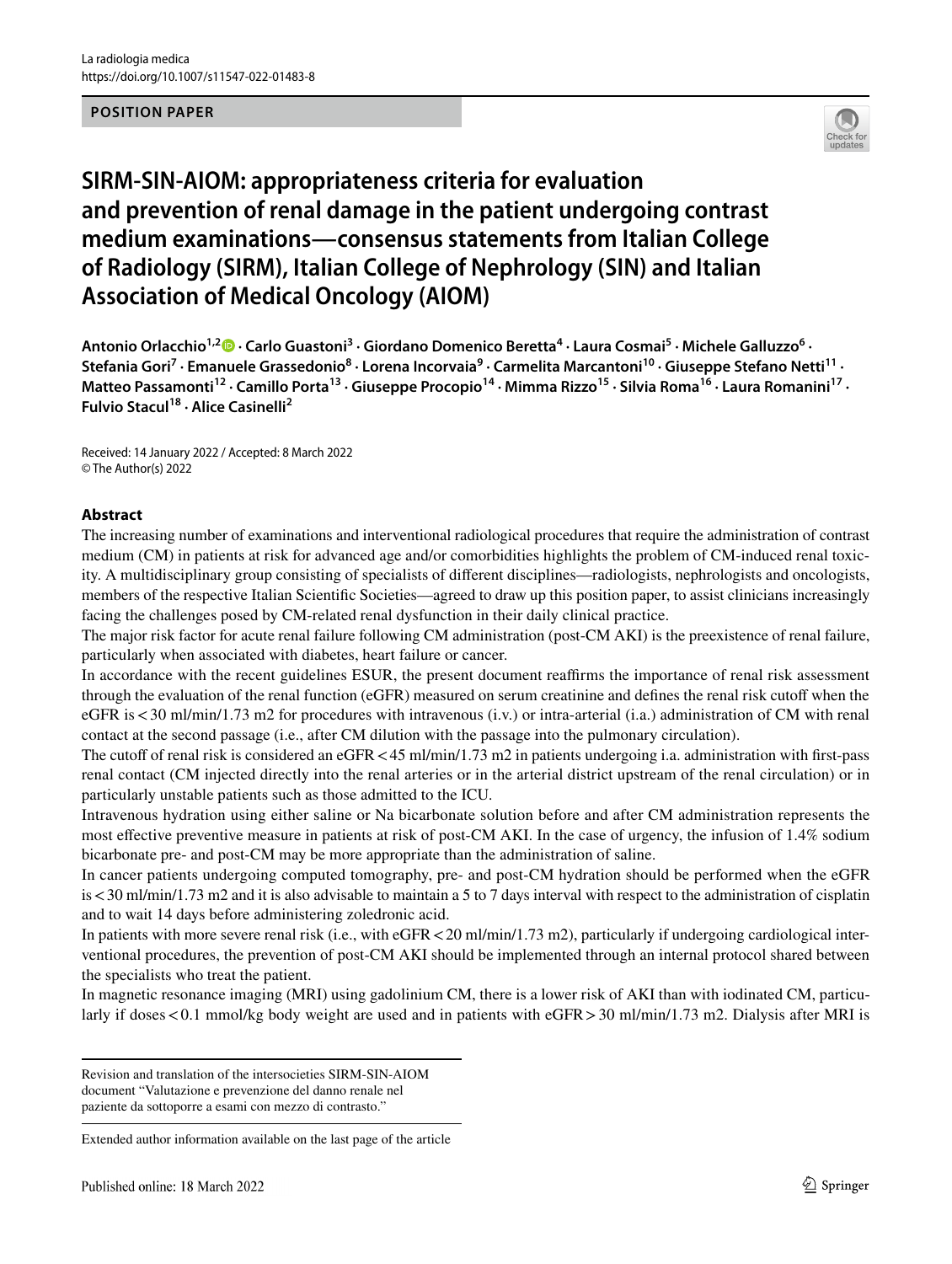indicated only in patients already undergoing chronic dialysis treatment to reduce the potential risk of systemic nephrogenic fbrosis.

**Keywords** Consensus · Kidney injury · Nephrotoxicity · Diagnostic · Radiology · Nephrology · Oncology

#### **Abbreviations**

| CI-AKI       | Contrast-induced acute kidney injury        |
|--------------|---------------------------------------------|
| CKD-EPI      | Chronic kidney disease—epidemiology         |
|              | collaboration                               |
| CG           | Cockroft–Gault formula                      |
| $e$ GFR      | Estimated glomerular filtration rate        |
| <b>ESUR</b>  | European Society of Urogenital Radiology    |
| <b>KDIGO</b> | Kidney Disease: Improving Global Outcomes   |
| <b>MDRD</b>  | Modification of diet in renal disease study |
| <b>NaBic</b> | Sodium bicarbonate                          |
| <b>NSF</b>   | Nephrogenic systemic fibrosis               |
| <b>NSAID</b> | Nonsteroidal anti-inflammatory drug         |
| <b>NYHA</b>  | New York heart association                  |
| PC-AKI       | Post-contrast acute kidney injury           |
| <b>PCI</b>   | Percutaneous coronary intervention          |
|              |                                             |

### **Introduction**

At the present time, the number of diagnostic and interventional radiology examinations with contrast agents is increasing all over the world.

Current contrast agents are safer than those used in the recent past. However, they can cause a risk of renal impairment. Acute alterations in renal function after contrast agent administration are more common with the use of iodinebased, but they have been described occasionally with the use of gadolinium-based ones [[1\]](#page-5-0).

The occurrence of post-contrast acute kidney injury leads to longer hospital stay and increasing costs, morbidity and mortality [\[2](#page-5-1)]. The increasing rate of this complication is due to imaging examinations requiring the administration of contrast agent and in particular in patients with risk factors for contrast medium nephropathy, such as chronic renal failure, advanced age, dehydration, diabetes, severe cardiovascular disease, concomitant nephrotoxic drugs (including NSAIDs—nonsteroidal anti-infammatory drugs, some antibiotics, some oncological drugs and cyclosporine) and repeated radiological examinations for oncological controls.

Over the years, knowledge of risk factors and implementation of preventive actions have improved, allowing to reduce the incidence of renal damage after the administration of contrast agent [[3–](#page-5-2)[8](#page-5-3)]. This paper will discuss risk factors of renal damage, especially related to iodine-based contrast agents, and analyze preventive actions to assess and reduce the risk of acute renal failure in clinical practice, considering that it may be due to other causes.

- Post-contrast acute kidney injury (PC-AKI)—deterioration of renal function within 48 h after intravascular administration of contrast agent.
- Contrast-induced acute kidney injury (CI-AKI)—the term is reserved for cases in which a causal relationship between the administered contrast agent and the deterioration of renal function can be demonstrated.

According to the KDIGO (Kidney Disease: Improving Global Outcomes) guidelines, PC-AKI is diagnosed in case of an absolute increase in serum creatinine  $\geq 0.3$  mg/ dl (44 µmol/L) within 48 h, or relative increase of  $\geq 1.5-1.9$ compared to baseline, within 7 days or a diuresis  $< 0.5$  ml/ Kg of weight for at least 6 h after contrast agent administration [[9\]](#page-5-4).

It is important to consider other renal impairment causes or predisposing factors for PC-AKI, such as hypotension, hypovolemia and association with nephrotoxic drugs.

The pathophysiology of PC-AKI has been studied in several animal and human studies, but it is still not completely understood [[10,](#page-5-5) [11\]](#page-6-0).

Contrast agent effect is mediated by two main mechanisms that concurrently act: direct toxicity on renal tubular cells and ischemic damage from tissue hypoxia [[10–](#page-5-5)[17\]](#page-6-1).

Patients at risk for PC-AKI have some risk factors (advanced age, diabetes, renal insufficiency, anemia, cardiovascular disease) that result in reduced renal vasodilatory capacity (reduced functional renal reserve), associated with endothelial dysfunction and atherosclerosis [[18–](#page-6-2)[20\]](#page-6-3).

The incidence of PC-AKI varies depending on the modality of administration:

- Intravenous administration is not associated with an increased incidence of PC-AKI in subjects with eGFR ≥ 30 ml/min/1.73 m2 [\[21](#page-6-4)[–26\]](#page-6-5).
- In intra-arterial administration with second-pass renal exposure, the contrast agent injected into the right heart and pulmonary arteries or directly into the carotid, subclavian, brachial and mesenteric arteries, as well as into the subrenal aorta and iliac and femoral arteries, reaches the renal arteries after dilution; this administration has the same risk than intravenous administration [\[8](#page-5-3)];
- In intra-arterial administration with first-pass renal exposure, the contrast agent injected into the left heart, thoracic and suprarenal abdominal aorta, and selectively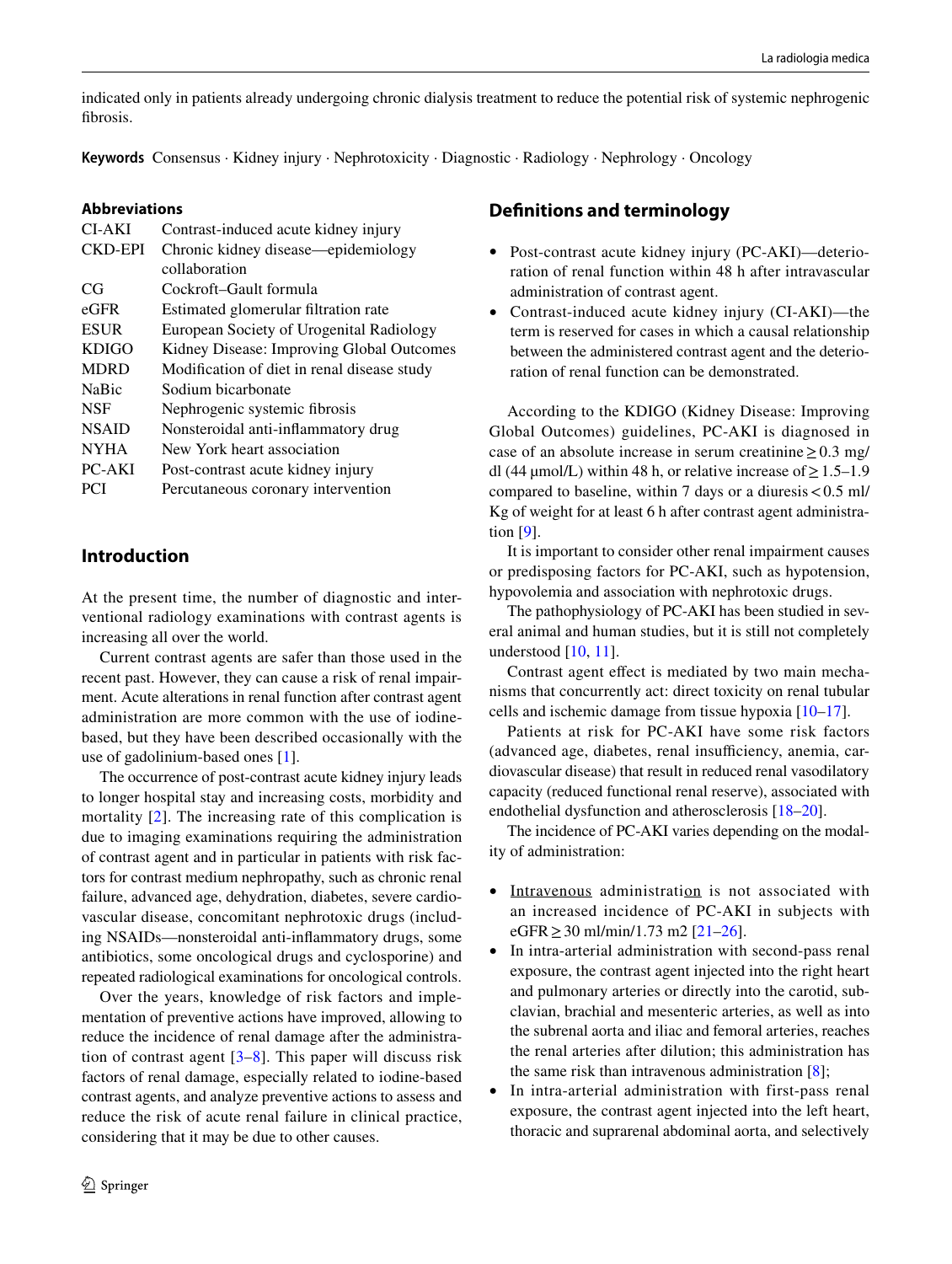into the renal arteries, reaches the renal arteries during the frst pass; patients undergoing these procedures have frequently comorbidities, and it is difficult to distinguish the effects due to the administration of contrast agent from those due to other concomitant causes [\[8](#page-5-3), [25,](#page-6-6) [26](#page-6-5)], such as, for example, in endovascular interventional procedures, the risk of cholesterol emboli [[8](#page-5-3)].

# **Identifcation and staging of patient at risk of PC‑AKI**

Risk factors for PC-AKI have been mainly studied in patients undergoing cardiologic procedures (coronarography and percutaneous coronary intervention—PCI); so, those results cannot be applied to the intravenous administration [\[27](#page-6-7)[–29](#page-6-8)]. Anyway, preexisting renal insufficiency represents the major risk factor, followed by diabetes, advanced age, heart failure, hypovolemia, myocardial infarction, anemia, peripheral vasculopathy, and the use of nephrotoxic drugs (some antibiotics, some anticancer drugs, NSAIDs, cyclosporine). In addition, the presence of pre- and intra-procedure hypotension, the use of a cardiac counterpulsator, and multiple, close (<72 h) administrations have been identifed as risk factors. Recently, hyperglycemia [[30\]](#page-6-9), metabolic syndrome, hyperuricemia [\[31](#page-6-10)], hyperhomocysteinemia [[32](#page-6-11)] and atrial fbrillation [\[33](#page-6-12)] have also been associated with worsening renal function, while there is no evidence that the use of ACE inhibitor drugs or angiotensin receptor blockers is associated with an increased incidence of PC-AKI [\[34](#page-6-13)].

Diuretic drugs may be a risk factor in hypovolemia, but not when associated with adequate hydration or in the heart failure.

Myeloma and other paraproteinemias are not generally risk factors, but may lead to PC-AKI if associated with dehydration, renal failure or hypercalcemia [\[35](#page-6-14), [36](#page-6-15)].

In urgency setting, patients with acute myocardial infarction may have a very high risk of PC-AKI [\[37\]](#page-6-16). In these cases, the risk is related to hemodynamic instability of the patient, to the lack of time for prophylaxis (see below) and to the high doses of contrast agent needed [\[38](#page-6-17)].

It is important to underline that serum creatinine alone is not a good index of the patient's renal function because its value increases signifcantly only when the GFR is reduced to 50% and that serum creatinine represents the balance between creatinine produced by the muscles and that eliminated by the kidney.

The measure of glomerular renal fltrate (GFR) obtained from serum creatinine with the MDRD (Modifcation of Diet in Renal Disease Study) formula [[39\]](#page-6-18) or with the CKD— EPI (Chronic Kidney Disease—Epidemiology Collaboration) formula [[40](#page-6-19)] represents the marker of renal function to be used for screening the renal risk of patients. ESUR

(European Society of Urogenital Radiology) guidelines (GLs) recommend the use of the CKD—EPI formula [[8\]](#page-5-3).

The GFR measurement obtained from the two formulas is normalized to  $1.73 \text{ m}^2$  body surface area and does not consider the patient's body weight.

For these reasons, it may be suggested to measure renal fltrate with the Cockroft–Gault (CG) formula [\[41](#page-6-20)] (which consider body weight) in patients with signifcantly reduced body weight, in whom the MDRD or CKD EPI formulas overestimate renal fltrate compared with the CG formula.

In pediatric patients, the Schwartz formula has been validated as more reliable than the previous formulas used [[8\]](#page-5-3).

It is important to defne what level of GFR is associated with the risk of PC-AKI.

The 2018 ESUR LGs [[8\]](#page-5-3) indicate an eGFR of less than  $45 \text{ ml/min}/1.73 \text{ m}^2$  for intra-arterial administrations with frst renal pass and less than 30 ml/min for intravenous and intra-arterial administrations with second pass.

It is recommended that baseline eGFR be assessed on creatinine value performed within 7 days in patients with unstable or hospitalized renal function, whereas a 3-month interval is considered correct in other patients [[8\]](#page-5-3).

# **Key points**

Serum creatinine alone is not a good index of a patient's renal function because its value increases signifcantly only when the GFR is reduced to 50%

The GFR value obtained from serum creatinine with the MDRD formula or the CKD—EPI formula is the marker of renal function to use in screening patients for renal risk. The ESUR GLs recommend the use of the CKD—EPI formula. The GFR measurement obtained from the two formulas is normalized to 1.73 m<sup>2</sup> of body surface area and does not consider the patient's body weight

Renal fltrate can be measured with the Cockroft–Gault formula in patients with signifcantly reduced body weight

- We recommend assessing baseline eGFR on creatinine value performed within 7 days in patients with unstable or hospitalized renal function, whereas a 3-month interval is considered correct in other patients
- Chronic renal failure is considered the major risk factor in the oncological patient, but only for an  $e$ GFR $<$ 30 ml/minute/1.73  $m^2$  as measured by the Cockroft–Gault formula

#### **The optimal dose of contrast agent**

It is well known that the dose of contrast agent administered is a risk factor for PC-AKI, and in fact all guidelines recommend to avoid high doses, especially in patients at risk.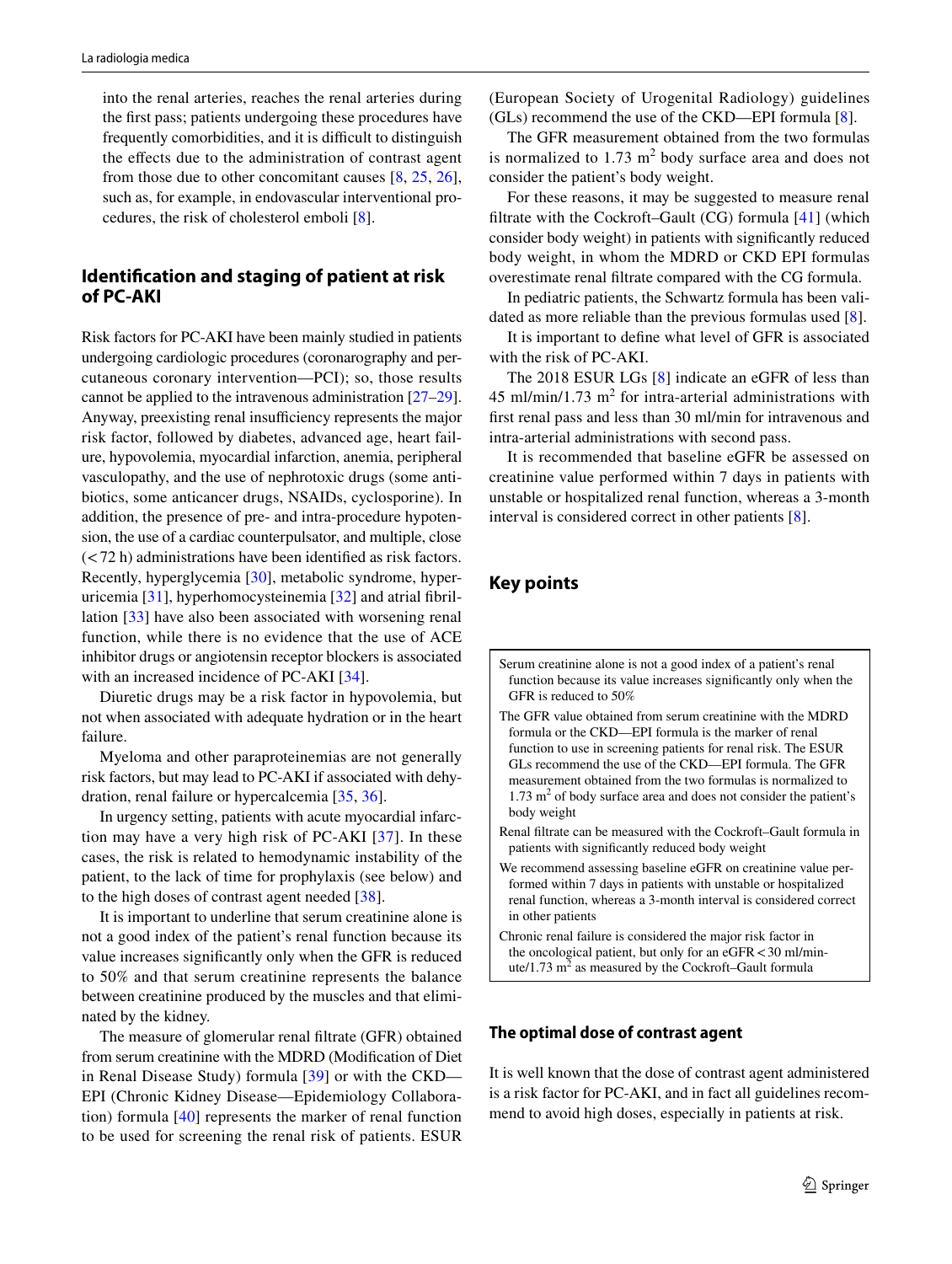The optimal dose to be proposed probably does not exist, and in the literature there are reports that even a small dose can cause PC-AKI in high-risk patients. Therefore, it is recommended to administer the minimum dose sufficient to obtain the diagnostic information [\[42](#page-6-21)[–45](#page-7-0)].

# **Renal damage prevention**

### **Hydration**

Hydration represents the gold standard of the preventive therapy of PC-AKI [[46–](#page-7-1)[52](#page-7-2)].

The efficacy of hydration is explained by the protective action of circulating volume expansion against vasoconstriction due to contrast agent and by increased diuresis, which reduces the direct contact toxicity of the drug on renal tubular cells [[50,](#page-7-3) [51\]](#page-7-4).

In recent years, there has been interest in the literature in the use of sodium bicarbonate (NaBic), with discordant results [\[53](#page-7-5)[–61\]](#page-7-6).

In accordance with ESUR guidelines [\[8\]](#page-5-3), intravenous (e.v.) hydration is recommended as a preventive measure for patients with moderate risk of PC-AKI (e.v. or intra-arterial administration with second renal passage with  $GFR < 30$ ) using either NaBic 1.4% 3 ml/Kg/hr for 1 h before administration, or saline 1 ml/Kg/hr for 3–4 h before and 4–6 h after administration.

In patients with intra-arterial administration with renal first pass and GFR < 45 ml/min/1.73 m<sup>2</sup>, it is recommended intravenous hydration with NaBic 1.4% 3 ml/kg in the hour before administration, maintained at 1 ml/kg/hr for 4–6 h thereafter, or saline 1 ml/Kg for 3–4 h before and 4–6 h thereafter [[8\]](#page-5-3).

The meta-analysis by Meier [[59](#page-7-7)] and the more recent one by Zhang [\[60](#page-7-8)] show that NaBic is more useful than saline when there is no time to perform prolonged hydration, and that could be more indicated in emergency procedures.

For outpatients, the need for intravenous hydration may represent a logistical problem for both departments of radiology and nephrology.

For this reason, it is recommended that each hospital has a protocol for the prevention of PC-AKI for both outpatients and inpatients at risk that also considers the logistical aspect (where to perform the prevention intravenous therapy).

#### **Medical therapies in the prevention of PC‑AKI**

#### *N***‑Acetylcysteine and statins**

To date, there is no evidence on the efficacy of NAC toward PC-AKI prevention; the 2018 ESUR guidelines do not recommend its use [\[8](#page-5-3)].

Studies on patients undergoing cardiological procedures have suggested that the use of statins at high dosage (atorvastatin 80 mg or rosuvastatin 20–40 mg) could reduce the risk of PC-AKI [[8,](#page-5-3) [62,](#page-7-9) [63\]](#page-7-10). However, the relevant bias of these observations led ESUR guidelines to advice against their use [[8\]](#page-5-3).

### **Radiologic procedures performed in non‑deferrable emergencies**

Because of the efficacy of intravenous hydration with 1.4% NaBic performed 1 hour before iodine-based contrast agent infusion, this strategy can be proposed in radiological examinations/procedures performed in urgency in patients at risk of PC-AKI [\[59](#page-7-7), [60](#page-7-8)].

In patients at increased risk of PC-AKI, the diuresis assessment and monitoring should be considered. It is recommended in hospitalized patients at increased risk, because of the presence of comorbidities added to preexisting renal insufficiency, such as heart failure, neoplasms and surgical issues, to achieve a diuresis≥100 mL/hour before administration of the contrast agent and in the following 12 h.

In patients with heart failure, hydration should be combined with the diuretic to achieve an adequate increase in diuresis, thus avoiding worsening the edema status.

#### **Patients with a very high risk of PC‑AKI**

An important and topical issue, considering the higher morbidity and age of patients who must undergo interventional examinations and procedures with contrast agent, concerns the mode of prevention in patients with severe preexisting renal insufficiency (GFR  $<$  20 ml/min/1.73 m<sup>2</sup>) in whom the use of contrast agent represents a risk of further worsening and possible entry into dialysis.

In patients with severe heart failure (NYHA—New York Heart Association class 3–4) or with preexisting severe chronic renal failure (GFR  $\leq$  15, CKD 5), the hydration protocol should be "personalized" and decided on a multidisciplinary setting [[8\]](#page-5-3).

There is no evidence of the effectiveness of dialysis methods toward the prevention of PC-AKI [[64\]](#page-7-11); for this reason, it is not recommended [[8\]](#page-5-3).

In these patients, especially if subjected to procedures with intra-arterial administration with first renal passage, the problem is unsolved and the issue is still open; for this reason, it is recommendable that each center should have an individualized PC-AKI prevention protocol on this type of patients.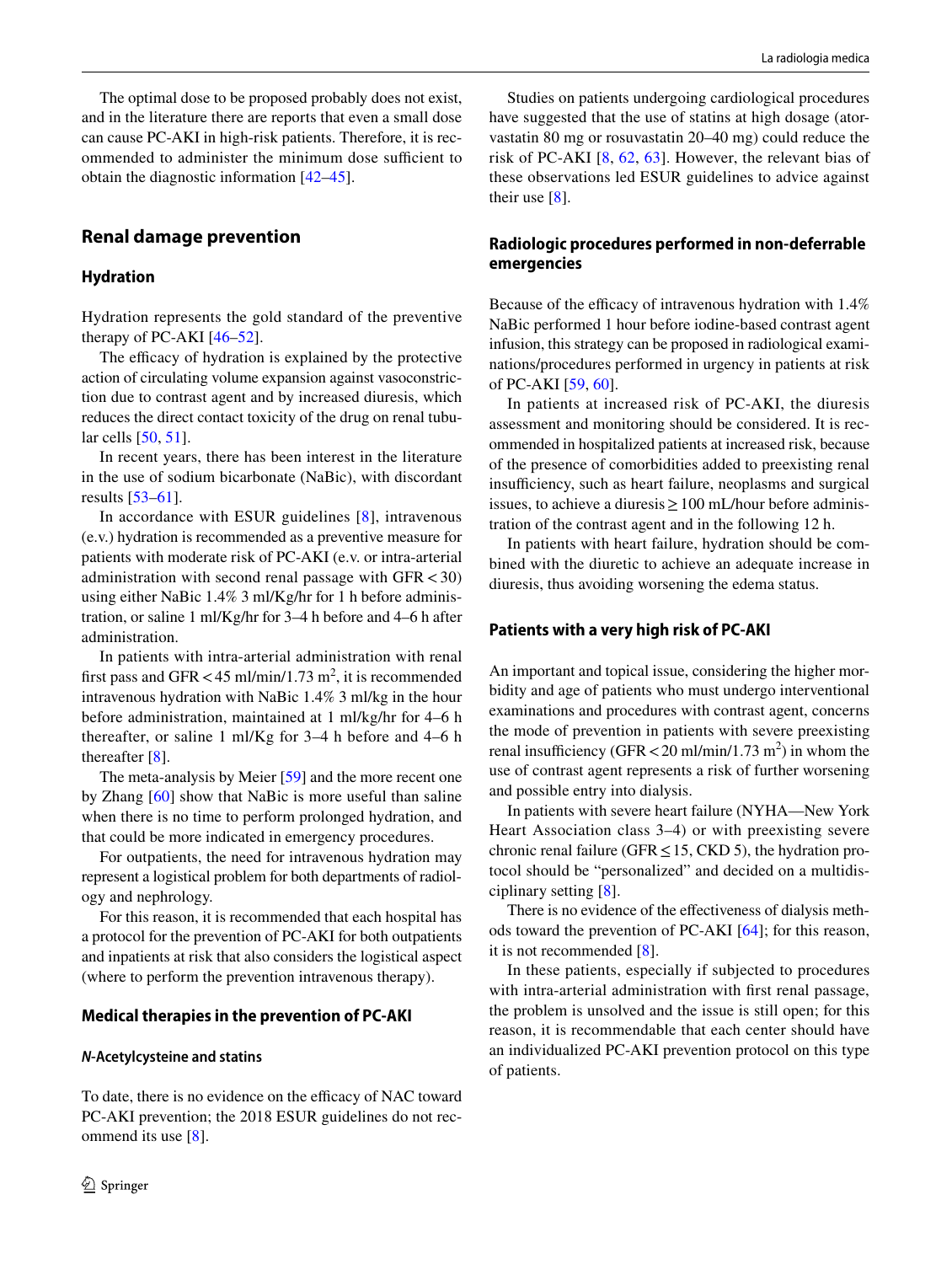# **Key points**

- Hydration/volume expansion represents the gold standard of PC-AKI preventive therapy, keeping in mind that any intervention must be proportionate to the patient's overall risk;
- Intravenous hydration is recommended as a preventive measure for patients with moderate risk of PC-AKI (intravenous or intra-arterial administration with second renal passage with GFR<30) using either Na bicarbonate (NaBic) 1.4% 3 ml/Kg/ hr for 1 h prior to administration, or saline 1 ml/Kg/hr for 3–4 h before and 4–6 h after administration;
- In patients with intra-arterial administration with renal frst pass and GFR  $<$  45 ml/min/1.73 m<sup>2</sup>, we recommend intravenous hydration with NaBic 1.4% 3 ml/kg in the hour before the administration, maintained at 1 ml/kg/hr for 4–6 h thereafter, or with physiologic 1 ml/Kg for 3–4 h prior and for the next 4–6 h;
- Two meta-analyses by Meier show that NaBic is more useful than saline when there is no time to perform prolonged hydration and thus may be more appropriate in emergency procedures
- The prevention of PC-AKI in patients at very high risk (due to comorbidity and to the procedure itself) undergoing procedures with intra-arterial administration with frst renal passage remains debated, and for this reason we recommend that each center should have an individualized prevention protocol for this type of patients

# **Oncological patient**

The development of PC-AKI has often a multifactorial genesis because of the association of other risk factors for renal damage:

- 1. Advanced age;
- 2. Comorbidities;
- 3. Toxicities potentially impacting renal function (such as dehydration due to diarrhea, stomatitis, vomiting);
- 4. Preexisting chronic renal failure [[65\]](#page-7-12);
- 5. Use of potentially nephrotoxic agents, such as cytotoxic chemotherapeutics, some molecularly targeted drugs, immunotherapy, NSAIDS and bisphosphonates.

It is essential to consider for each patient the risk–beneft ratio of contrast agent administration, even in those particularly at risk of developing PC-AKI, discussing it in multidisciplinary meetings.

Hydration is recommended to prevent PC-AKI from contrast agent infusion even in oncological patients at risk.

Finally, regarding the management of cancer therapy in patients who have to perform radiological examinations with contrast agent (especially if already sufering from chronic renal failure), the behavior to be kept depends on the type of therapy in progress:

- 1. Patients treated with cytotoxic chemotherapy or with potentially nephrotoxic chemotherapy (especially if containing cisplatin) who receive iodine-based contrast agent are at higher risk of developing PC-AKI [[65,](#page-7-12) [66](#page-7-13)]. It is recommended that 5 to 7 days elapse between administration of either. No other data are available in the literature regarding other chemotherapeutics, so we recommend not discontinuing them before a CT with contrast agent.
- 2. Patients treated with molecularly targeted drugs and immunotherapy: It is not recommended to discontinue treatment at CT scans with contrast agent.
- 3. Patients treated with bisphosphonates: The nephrotoxicity of bisphosphonates is now well known in the oncology setting. We recommend a 14-day interval between zoledronic acid and iodine-based agent administration.

# **Key points**

Hydration is the only recommended measure to prevent PC-AKI from contrast agent infusion even in the high-risk oncological patient;

- Oncological patients treated with potentially nephrotoxic chemotherapy (especially if containing cisplatin) who receive iodine-based contrast agent are at high risk of developing PC-AKI. It is recommended that 5 to 7 days elapse between the administration of cisplatin and the contrast agent. There are no data in the literature regarding other chemotherapeutics, which are therefore not recommended to be discontinued before a CT with contrast agent;
- In patients treated with molecularly targeted drugs and immunotherapy, renal damage due to these drugs has a signifcantly lower incidence than with chemotherapy; it is not recommended to discontinue treatment at CT scans with contrast agent
- In patients treated with bisphosphonates, it is recommended that an adequate interval be maintained between their administration and that of the contrast agent. A 14-day interval between zoledronic acid and iodine-based agent administration is recommended

# **Gadolinium nephrotoxicity risk**

The risk of PC-AKI after an MRI examination with gadolinium (Gd) is very low when the contrast agent is used in the approved doses (0.1 mmol/Kg). The data available in the literature allow to minimize the potential nephrotoxicity, but not to exclude it at all, and instead put the focus on renal function because when it is reduced, it may "facilitate" the intrinsic toxicity of gadolinium in inducing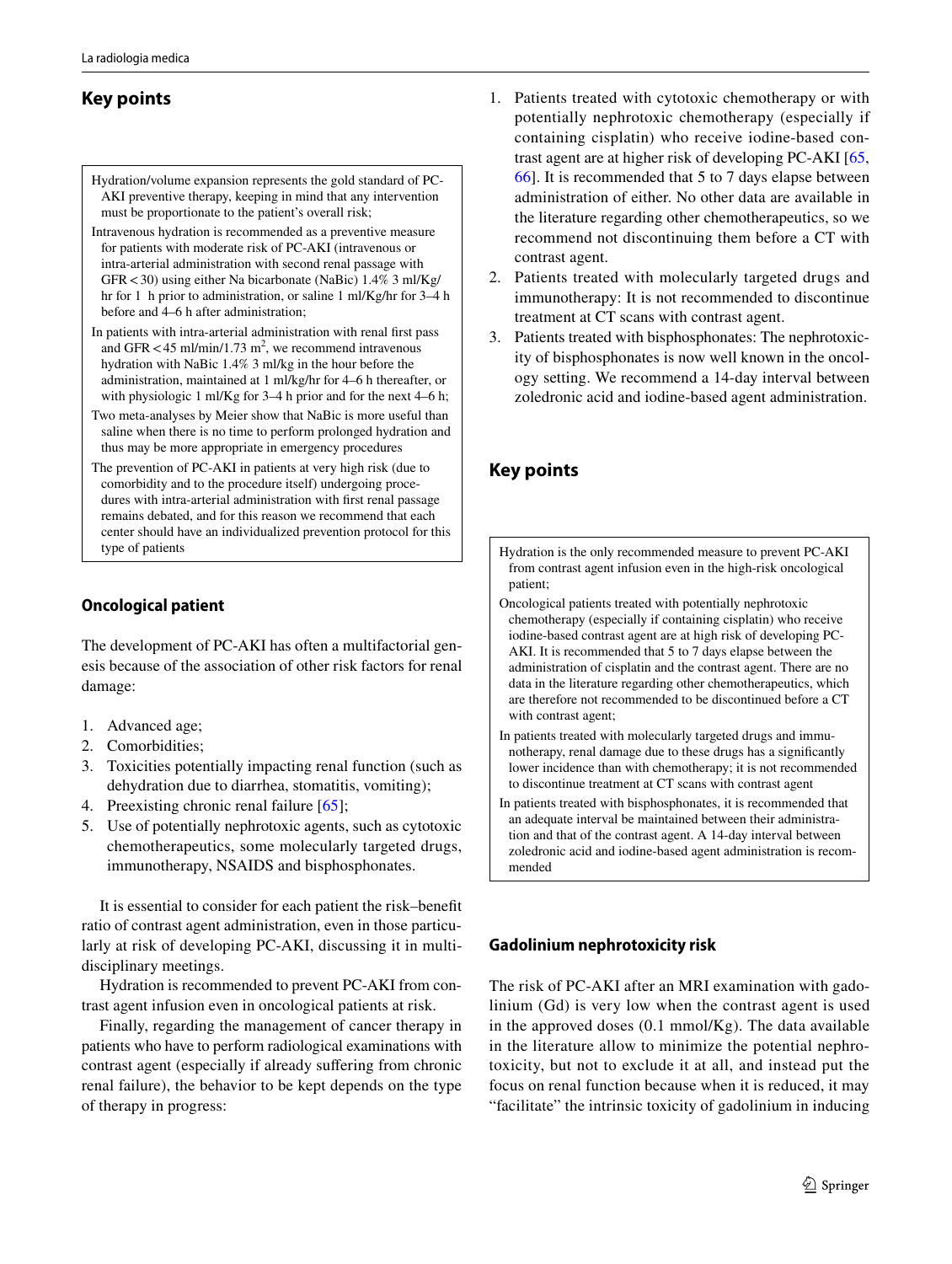systemic nephrogenic fbrosis (NSF) or gadolinium deposition disease (GDD) [[67](#page-7-14)–[70](#page-7-15)].

At present, it can be reasonably supposed that the use of gadolinium chelates cannot be considered a risk factor for PC-AKI in patients with eGFR  $\geq$  30 ml/min/1.73 m<sup>2</sup> [[46](#page-7-1)].

Gd-based MDCs (GdCAs) have similar pharmacokinetics to iodine-based contrast agents.

#### **Risk of nephrogenic systemic fbrosis**

Nephrogenic systemic fbrosis (NSF) was frst described in 2000 as a specifc and rare skin disorder in 15 patients who had renal insufficiency, hence the name nephrogenic fbrosis [[71](#page-7-16)].

Renal insufficiency represents only one of the risk factors related to NSF, since neither the presence of renal insufficiency nor a threshold value of GFR reduction is recognized as risk classifcation criteria.

Gadolinium deposition in tissues following exposure to this agent has been documented and associated with factors such as agent stability, high and repeated doses. Impaired renal function of the patient is a predisposing factor because it slows the excretion of the molecule and promotes its deposition.

All these observations represent the background of the current guidelines that recommend to know the value of glomerular fltrate and the stability of renal function before the administration of Gd, suggesting greater caution when the eGFR<30 ml/min and the indication for the execution of the hemodialysis session immediately after the administration of GdCA in patients already under chronic dialysis treatment, since there is no evidence that the hemodialysis session absolutely prevents the deposition of tissue gadolinium and therefore reduces the risk of complications [[72–](#page-7-17)[78](#page-8-0)].

# **Dialysis after contrast agent in patients undergoing chronic dialysis treatment**

It is not recommended to coordinate dialysis after iodinebased contrast agent infusion or to provide an additional dialysis session to remove it [[8\]](#page-5-3).

In contrast to iodine-based agent, as mentioned previously, in agreement with the same ESUR guidelines, it is suggested that MRI examination with Gd be scheduled concurrently with hemodialysis treatment and that contrast agent be removed as quickly as possible with any additional dialysis session [\[79](#page-8-1)].

**Funding** The authors have not disclosed any funding.

#### **Declarations**

**Conflict of interest** All authors disclose any potential conficts of interest.

**Ethical standards** The work is a consensus statement that does not enclose direct involving of human participants or experiments over animals.

**Informed consent** Informed consent is waived.

**Open Access** This article is licensed under a Creative Commons Attribution 4.0 International License, which permits use, sharing, adaptation, distribution and reproduction in any medium or format, as long as you give appropriate credit to the original author(s) and the source, provide a link to the Creative Commons licence, and indicate if changes were made. The images or other third party material in this article are included in the article's Creative Commons licence, unless indicated otherwise in a credit line to the material. If material is not included in the article's Creative Commons licence and your intended use is not permitted by statutory regulation or exceeds the permitted use, you will need to obtain permission directly from the copyright holder. To view a copy of this licence, visit<http://creativecommons.org/licenses/by/4.0/>.

# **References**

- <span id="page-5-0"></span>1. McDonald JS, Hunt CH, Kolbe AB et al (2019) Acute adverse events following gadolinium-based contrast agent administration: a single-center retrospective study of 281945 injections. Radiology 292:620–627. <https://doi.org/10.1148/radiol.2019182834> (**Epub 2019 Jul 2**)
- <span id="page-5-1"></span>2. Levy EM, Viscoli CM, Horwitz RI (1996) The effect of acute renal failure on mortality: a cohort analysis. JAMA 275:1489–1494
- <span id="page-5-2"></span>3. Wilhelm-Leen E, Montez-Rath ME, Chertow G (2017) Estimating the risk of radiocontrast-associated nephropathy. J Am Soc Nephrol 28:653–659. <https://doi.org/10.1681/ASN.2016010021> (**Epub 2016 Sep 29**)
- 4. Mehran R, Dangas GD, Weisbord SD (2019) Contrast-associated acute kidney injury. N Engl J Med 380:2146–2155. [https://doi.](https://doi.org/10.1056/NEJMra1805256) [org/10.1056/NEJMra1805256](https://doi.org/10.1056/NEJMra1805256)
- 5. Nyman U, Almén T, Jacobsson B, Aspelin P (2012) Are intravenous injections of contrast media really less nephrotoxic than intra-arterial injections? Eur Radiol 22:1366–1371. [https://doi.](https://doi.org/10.1007/s00330-011-2371-4) [org/10.1007/s00330-011-2371-4](https://doi.org/10.1007/s00330-011-2371-4)
- 6. Mehta RL, Kellum JA, Shah SV et al (2007) Acute kidney injury network acute kidney injury network: report of an initiative to improve outcomes in acute kidney injury. Crit Care 11(2):R31. <https://doi.org/10.1186/cc5713>
- 7. ACR Committee on Drugs and Contrast Media (2018) ACR manual on contrast media, v10.3. American College of Radiology
- <span id="page-5-3"></span>Van Der Molen AJ, Reimer P, Dekkers IA et al (2018) Postcontrast acute kidney injury–Part 1: defnition, clinical features, incidence, role of contrast medium and risk factors recommendations for updated ESUR contrast medium safety committee guidelines. EurRadiol 28:2845–2855. [https://doi.org/10.1007/](https://doi.org/10.1007/s00330-017-5246-5) [s00330-017-5246-5](https://doi.org/10.1007/s00330-017-5246-5)
- <span id="page-5-4"></span>9. Disease K (2012) Improving global outcomes (KDIGO) acute kidney injury work group KDIGO clinical practice guideline for acute kidney injury. Kidney Int Suppl 2:1–138
- <span id="page-5-5"></span>10. Persson PB, Hansell P, Liss P (2005) Pathophysiology of contrast medium–induced nephropathy. Kidney Int 68:14–2214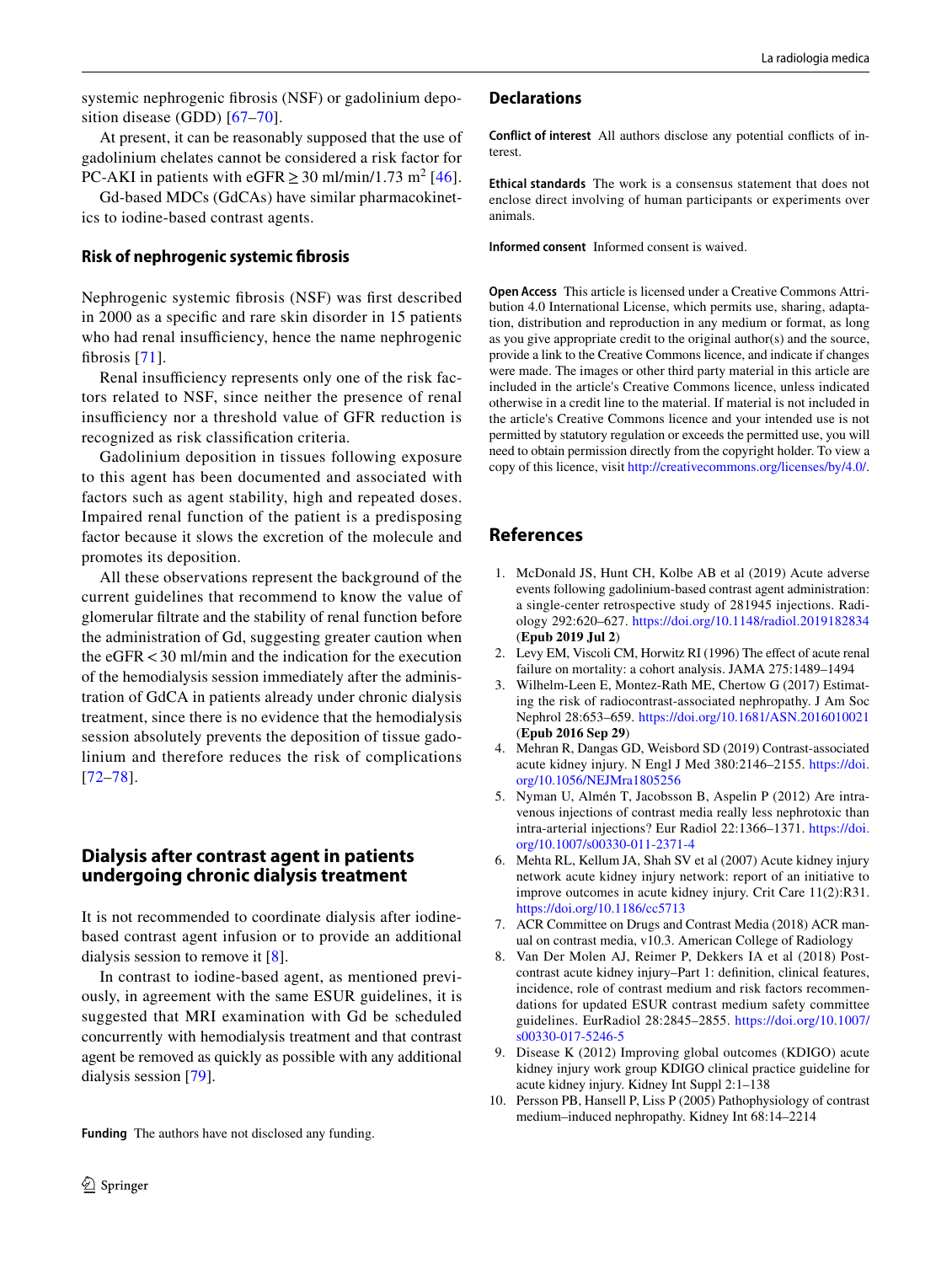- <span id="page-6-0"></span>11. Heyman SN, Rosen S, Rosemberger C (2008) Renal parenchymal adaptation, and the pathogenesis of radiocontrast nephropathy. Clin J Am Soc Nephrol 3:288–296. [https://doi.org/10.2215/CJN.](https://doi.org/10.2215/CJN.02600607) [02600607](https://doi.org/10.2215/CJN.02600607)
- 12. Tervahartiala P, Kivisaari L, Kivisaari R et al (1997) Structural changes in the renal proximal tubular cells induced by iodinated contrast media. Nephron 76:96–102. [https://doi.org/10.1159/](https://doi.org/10.1159/000190147) [000190147](https://doi.org/10.1159/000190147)
- 13. Humes HD, Hunt DA, White MD (1987) Direct toxic efect of the radiocontrast agent diatrizoate on renal proximal tubule cells. Am J Physiol 252:246–255. [https://doi.org/10.1152/ajprenal.1987.](https://doi.org/10.1152/ajprenal.1987.252.2.F246) [252.2.F246](https://doi.org/10.1152/ajprenal.1987.252.2.F246)
- 14. Messana JM, Cieslinski DA, Humes HD (1990) Comparison ofg toxicity of radiocontrast agents to renal tubule cells in vitro. Ren Fail 12:75–82.<https://doi.org/10.3109/08860229009087121>
- 15. Heyman SN, Reichman J, Brezis M (1999) Pathophysiology of contrast nephropathy: a role for medullary hypoxia. Invest Radiol 34:685–691.<https://doi.org/10.1097/00004424-199911000-00004>
- 16. Leyssac PP, Holstein-Rathlou NH, Skott O (2000) Renal blood fow, early distal sodium, and plasma renin concentration during osmotic diuresis. Am J Physiol Regul Integr Physiol 279:R1268– R1276.<https://doi.org/10.1152/ajpregu.2000.279.4.R1268>
- <span id="page-6-1"></span>17. Liss P, Nygren A, Erikson U et al (1998) Injection of low and iso-osmolar contrast medium decrease oxygen tension in the renal medulla. Kidney Int 53:698–702. [https://doi.org/10.1046/j.1523-](https://doi.org/10.1046/j.1523-1755.1998.00811.x) [1755.1998.00811.x](https://doi.org/10.1046/j.1523-1755.1998.00811.x)
- <span id="page-6-2"></span>18. Magri P, Rao MA, Cangianiello S et al (1998) Early impairment of renal hemodynamic reserve in patients with asymptomatic heart failure is restored by angiotensin II antagonism. Circulation 98:2849–2854.<https://doi.org/10.1161/01.cir.98.25.2849>
- 19. Earle KA, Mehrotra S, Dalton RN et al (2001) Defective nitric oxide production and functional renal reserve in patients with type 2 diabetes who have microalbuminuria of African and Asian compared with white origin. J Am Soc Nephrol 12:2125–2130. <https://doi.org/10.1681/ASN.V12102125>
- <span id="page-6-3"></span>20. Perticone F, Maio R, Tripepi G et al (2004) Endothelial dysfunction and mild renal insufficiency in essential hypertension. Circulation 110:821–825. [https://doi.org/10.1161/01.CIR.0000138745.](https://doi.org/10.1161/01.CIR.0000138745.21879.27) [21879.27](https://doi.org/10.1161/01.CIR.0000138745.21879.27)
- <span id="page-6-4"></span>21. McDonald JS, McDonald RJ, Comin J et al (2013) Frequency of acute kidney injury following intravenous contrast medium administration: a systematic review and meta-analysis. Radiology 267:119–128.<https://doi.org/10.1148/radiol.12121460>(**Epub 2013 Jan 14**)
- 22. Davenport MS, Khalatbari S, Dillman JR et al (2013) Contrast material-induced nephrotoxicity and intravenous low-osmolality iodinated contrast material. Radiology 267:94–105. [https://doi.](https://doi.org/10.1148/radiol.12121394) [org/10.1148/radiol.12121394](https://doi.org/10.1148/radiol.12121394) (**Epub 2013 Jan 29**)
- 23. McDonald RJ, McDonald JS, Bida JP et al (2013) Intravenous contrast material-induced nephropathy: causal or coincident phenomenon? Radiology 267:106–118. [https://doi.org/10.1148/](https://doi.org/10.1148/radiol.12121823) [radiol.12121823](https://doi.org/10.1148/radiol.12121823) (**Epub 2013 Jan 29**)
- 24. McDonald JS, McDonald RJ, Carter RE et al (2014) Risk of intravenous contrast material mediated acute kidney injury: a propensity score-matched study stratifed by baseline-estimated glomerular fltration rate. Radiology 271:65–73. [https://doi.org/](https://doi.org/10.1148/radiol.13130775) [10.1148/radiol.13130775](https://doi.org/10.1148/radiol.13130775) (**Epub 2014 Jan 16**)
- <span id="page-6-6"></span>25. Karlsberg RP, Dohad SY, Sheng R (2011) Iodixanol peripheral computed tomographic angiography study investigator panel. contrast medium induced acute kidney injury: comparison of intravenous and intraarterial administration of iodinated contrast medium. JVIR 22:1159–1165. [https://doi.org/10.1016/j.jvir.2011.](https://doi.org/10.1016/j.jvir.2011.03.020) [03.020](https://doi.org/10.1016/j.jvir.2011.03.020) (**Epub 2011 May 14**)
- <span id="page-6-5"></span>26. Davenport MS, Perazella MA, Yee J et al (2020) Use of intravenous iodinated contrast media in patients with kidney disease: consensus statements from the American college of radiology and

the national kidney foundation. Radiology 294:660–668. [https://](https://doi.org/10.1148/radiol.2019192094) [doi.org/10.1148/radiol.2019192094](https://doi.org/10.1148/radiol.2019192094)

- <span id="page-6-7"></span>27. Rihal CS, Textor S, Grill DE et al (2002) Incidence and prognostic importance of acute renal failure after percutaneous coronary intervention. Circulation 105:2259–2264. [https://doi.org/10.1161/](https://doi.org/10.1161/01.cir.0000016043.87291.33) [01.cir.0000016043.87291.33](https://doi.org/10.1161/01.cir.0000016043.87291.33)
- 28. Meheran R, Aymong ED, Nikolsky E et al (2004) A simple risk score for prediction of contrast induced nephropathy after percutaneous coronary intervention. JACC 44:1393–1399. [https://doi.](https://doi.org/10.1016/j.jacc.2004.06.068) [org/10.1016/j.jacc.2004.06.068](https://doi.org/10.1016/j.jacc.2004.06.068)
- <span id="page-6-8"></span>29. Sudarsky D, Nikolsky E (2011) Contrast-induced nephropathy in interventional cardiology. Int J Nephrol Renovasc Dis 4:85–99. <https://doi.org/10.2147/IJNRD.S21393>(**Epub 2011 Jul 12**)
- <span id="page-6-9"></span>30. Marenzi G, De Metrio M, Rubino M et al (2010) Acute hyperglycemia and contrast–induced nephropathy in primary coronary intervention. Am Heart J 160:1170–1177. [https://doi.org/10.](https://doi.org/10.1016/j.ahj.2010.09.022) [1016/j.ahj.2010.09.022](https://doi.org/10.1016/j.ahj.2010.09.022)
- <span id="page-6-10"></span>31. Aslan G, Afsar B, Sagg AA et al (2020) The efect of urine pH and uric acid levels on the development of contrast nephropathy. Kidney blood Press Res 45:131–141. [https://doi.org/10.1159/00050](https://doi.org/10.1159/000504547) [4547](https://doi.org/10.1159/000504547) (**Epub 2019 Dec 20**)
- <span id="page-6-11"></span>32. Asian G, Kim SJ, Choi D et al (2011) Relation of homocysteinemia to contrast –induced nephropathy in patients undergoing percutaneous coronary intervention. Am J Cardiol 108:1086–1091. <https://doi.org/10.1016/j.amjcard.2011.06.010>(**Epub 2011 Jul 24**)
- <span id="page-6-12"></span>33. Sedhai YR, Golamari R, Timalsina S et al (2017) Contrastinduced nephropathy after cardiac catheterization: culprits, consequences and predictors. Am J Med Sci 354:462–466. [https://doi.](https://doi.org/10.1016/j.amjms.2017.05.010) [org/10.1016/j.amjms.2017.05.010](https://doi.org/10.1016/j.amjms.2017.05.010) (**Epub 2017 May 31**)
- <span id="page-6-13"></span>34. Patel K, King CA, Jovin IS (2011) Angiotensin–converting enzyme inhibitors and their efects on contrast–induced nephropathy after cardiac catheterization or percutaneous coronary intervention. Cardiov Revas Med 12:90–93. [https://doi.org/10.1016/j.](https://doi.org/10.1016/j.carrev.2010.01.002) [carrev.2010.01.002](https://doi.org/10.1016/j.carrev.2010.01.002) (**Epub 2010 Oct 20**)
- <span id="page-6-14"></span>35. Stacul F, Preda L, Agazzi A et al (2011) Efect on renal function of an iso-osmolar contrast agent in patients with monoclonal gammopathies. Eur Radiol 21:63–69. [https://doi.org/10.1007/s00330-](https://doi.org/10.1007/s00330-010-1908-2) [010-1908-2](https://doi.org/10.1007/s00330-010-1908-2) (**Epub 2010 Aug 2**)
- <span id="page-6-15"></span>36. Stacul F, Bertolotto M, Thomsen HS et al (2018) Iodine-based contrast media, multiple myeloma and monoclonal gammopathies: literature review and ESUR contrast media safety committee guidelines. Eur Radiol 28:683–691. [https://doi.org/10.1007/](https://doi.org/10.1007/s00330-017-5023-5) [s00330-017-5023-5](https://doi.org/10.1007/s00330-017-5023-5) (**Epub 2017 Aug 30**)
- <span id="page-6-16"></span>37. Tsai TT, Patel UD, Chang TI (2014) Contemporary incidence, predictors, and outcomes of acute kidney injury in patients undergoing percutaneous coronary interventions: insights from the NCDR Cath-PCI registry. JACC Cardiovasc Interv 7:1–9. [https://doi.org/](https://doi.org/10.1016/j.jcin.2013.06.016) [10.1016/j.jcin.2013.06.016](https://doi.org/10.1016/j.jcin.2013.06.016)
- <span id="page-6-17"></span>38. Mc CP (2010) Editorial: contrast-induced acute kidney injury: shifting from elective to urgent coronary intervention. J Interven Cardiol 5:467–469. [https://doi.org/10.1111/j.1540-8183.2010.](https://doi.org/10.1111/j.1540-8183.2010.00589.x) [00589.x](https://doi.org/10.1111/j.1540-8183.2010.00589.x) (**Epub 2010 Aug 19**)
- <span id="page-6-18"></span>39. Levey AS, Coresh J, Balk E et al (2003) National kidney foundation practice guidelines for chronic kidney disease: evaluation, classifcation, and stratifcation. Ann Intern Med 139(2):137–147
- <span id="page-6-19"></span>40. Levey A, Stevens L, Schmid C et al (2009) A new equation to estimate glomerular fltration rate. Ann Intern Med 150:604–612. <https://doi.org/10.7326/0003-4819-150-9-200905050-00006>
- <span id="page-6-20"></span>41. Cirillo M (2009) Razionale, pregi e difetti della stima del fltrato glomerulare: equazione di Kockroft-Gault ed equazione MDRD. Giornale It Nefrol 26:310–317
- <span id="page-6-21"></span>42. Davenport MS, Perazella MA, Yee J et al (2020) Use of intravenous iodinated contrast media in patients with kidney disease: consensus statements from the American college of radiology and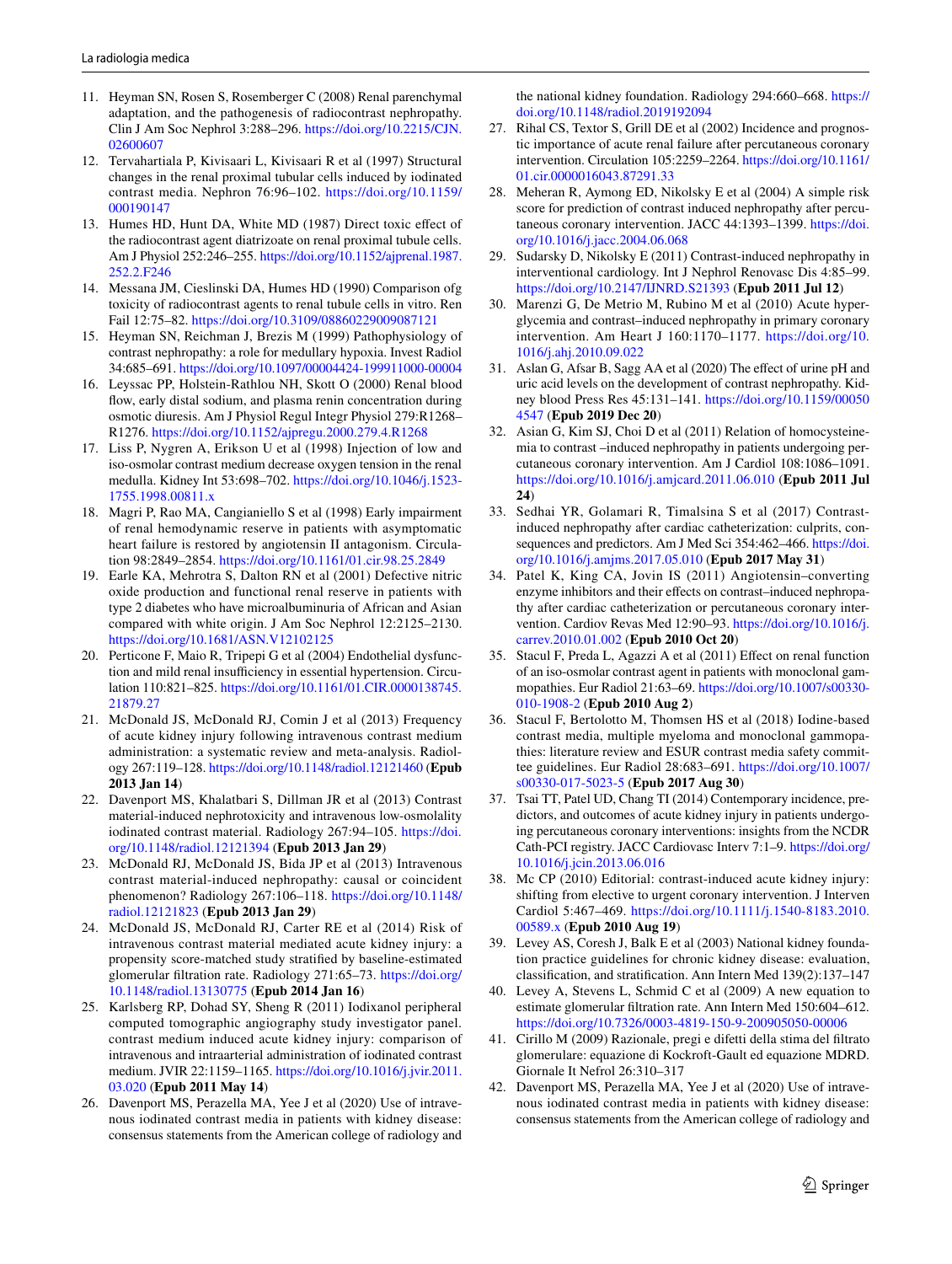the national kidney foundation. Radiology 294:660–668. [https://](https://doi.org/10.1148/radiol.2019192094) [doi.org/10.1148/radiol.2019192094](https://doi.org/10.1148/radiol.2019192094) (**Epub 2020 Jan 21**)

- 43. Gum HS, Dixon SR, Smith DE et al (2011) Renal function-based contrast dosing to defne safe limits of radiographic contrast media in patients undergoing percutaneous coronary interventions. J Am Coll Cardiol 58:907–914. [https://doi.org/10.1016/j.jacc.2011.05.](https://doi.org/10.1016/j.jacc.2011.05.023) [023](https://doi.org/10.1016/j.jacc.2011.05.023)
- 44. Laskey WK, Jenkins C, Selzer F et al (2007) Volume to creatinine clearance ratio: a pharmacokinetically based risk factors for prediction of early creatinine increase after percutaneous coronary intervention. J Am Coll Cardiol 50:584–590. [https://doi.org/10.](https://doi.org/10.1016/j.jacc.2007.03.058) [1016/j.jacc.2007.03.058](https://doi.org/10.1016/j.jacc.2007.03.058) (**Epub 2007 Jul 30**)
- <span id="page-7-0"></span>45. Nyman U, Björk J, Apelin P et al (2008) Contrast medium doseto-GFR ratio: a measure to systemic exposure to predict contrast– induced nephropathy after percutaneous coronary intervention. Acta Radiol 49:658–667. [https://doi.org/10.1080/0284185080](https://doi.org/10.1080/02841850802050762) [2050762](https://doi.org/10.1080/02841850802050762)
- <span id="page-7-1"></span>46. Stacul F, Van der Molen A, Reimer P et al (2011) Contrast induced nephropathy: updated ESUR contrast media safety committee guidelines. Eur Radiol 21:2527–2541. [https://doi.org/10.1007/](https://doi.org/10.1007/s00330-011-2225-0) [s00330-011-2225-0](https://doi.org/10.1007/s00330-011-2225-0) (**Epub 2011 Aug 25**)
- 47. Kellum JA, Lameire N, Aspelin P et al (2012) KDIGO clinical practice guideline for acute kidney injury. Section 4; contrast induced AKI. Kidney Int 2:69–88. [https://doi.org/10.1038/kisup.](https://doi.org/10.1038/kisup.2011.34) [2011.34](https://doi.org/10.1038/kisup.2011.34)
- 48. Guastoni C, De Servi S (2009) Fisiopatologia della nefropatia da mezzo di contrasto. G Ital Cardiol 10:73–78
- 49. Heyman S, Rosen S, Khamaisi M et al (2010) Reactive oxygen species and the pathogenesis of radiocontrast induced nephropathy. Invest Radiol 45:188–195. [https://doi.org/10.1097/RLI.0b013](https://doi.org/10.1097/RLI.0b013e3181d2eed8) [e3181d2eed8](https://doi.org/10.1097/RLI.0b013e3181d2eed8)
- <span id="page-7-3"></span>50. Hiremath S, Akbari A, Shabana W et al (2013) Prevention of contrast-induced acute kidney injury: is simple oral hydration similar to intravenous? A systematic review of the evidence. PLoS ONE 8:e60009. <https://doi.org/10.1371/journal.pone.0060009>(**Epub 2013 Mar 26**)
- <span id="page-7-4"></span>51. Agarwal SK, Mohareb S, Patel A et al (2015) Systematic oral hydration with water is similar to parenteral hydration for prevention of contrast–induced nephropathy: an updated meta-analysis of randomized clinical data. Open Heart 2:e000317. [https://doi.](https://doi.org/10.1136/openhrt-2015-000317) [org/10.1136/openhrt-2015-000317](https://doi.org/10.1136/openhrt-2015-000317) (**eCollection 2015**)
- <span id="page-7-2"></span>52. Nijssen EC, Rennenberg R, Netemans P et al (2017) Prophylactic hydration to protect renal function from intravascular iodinated contrast material in patients at high risk of contrast –induced nephropathy (AMACING): a prospective, randomized, phase 3, controlled, open label non–inferiority trial. Lancet 389:1312– 1322. [https://doi.org/10.1016/S0140-6736\(17\)30057-0](https://doi.org/10.1016/S0140-6736(17)30057-0) (**Epub 2017 Feb 21**)
- <span id="page-7-5"></span>53. Caulfeld JL, Singh JS, Wishnok JS et al (1996) Bicarbonate inhibits N-nitrosation in oxygenated nitric oxide solutions. J Biol Chem 271:25859–25863. <https://doi.org/10.1074/jbc.271.42.25859>
- 54. Recio-Mayoral A, Chaparro M, Prado B et al (2007) The reno protective efect of hydration with sodium bicarbonato plus N-acetylcysteine in patients undergoing emergency percutaneous coronary intervention. RENO Study JACC 49:1283–1288. [https://doi.org/](https://doi.org/10.1016/j.jacc.2006.11.034) [10.1016/j.jacc.2006.11.034](https://doi.org/10.1016/j.jacc.2006.11.034) (**Epub 2007 Mar 12**)
- 55. Masuda M, Yamada T, Mine T et al (2007) Comparison of usefulness of sodium bicarbonate versus sodium chloride to prevent contrast induced nephropathy in patients undergoing an emergent coronary procedure. Am J Cardiol 100:781–786. [https://doi.org/](https://doi.org/10.1016/j.amjcard.2007.03.098) [10.1016/j.amjcard.2007.03.098](https://doi.org/10.1016/j.amjcard.2007.03.098) (**Epub 2007 Jun 13**)
- 56. Briguori C, Airoldi F, D'Andrea D et al (2007) Renal insufficiency following contrast media administration trial (REMEDIAL): a randomized comparison of 3 preventive strategies. Circulation 115:1211–1217. [https://doi.org/10.1161/CIRCULATIONAHA.](https://doi.org/10.1161/CIRCULATIONAHA.106.687152) [106.687152](https://doi.org/10.1161/CIRCULATIONAHA.106.687152) (**Epub 2007 Feb 19**)
- 57. Maioli M, Toso A, Leoncini M et al (2008) Sodium bicarbonate versus saline for the prevention of contrast induced nephropathy in patients with renal dysfunction undergoing coronary angiography or intervention. JACC 52:599–604. [https://doi.org/10.1016/j.jacc.](https://doi.org/10.1016/j.jacc.2008.05.026) [2008.05.026](https://doi.org/10.1016/j.jacc.2008.05.026)
- 58. Brar S, Yuh-Jer Shen A, Jorgensen M et al (2008) Sodium bicarbonate vs sodium chloride for the prevention of contrast medium induced nephropathy in patients undergoing coronary angiography. JAMA 300:1038–1046. [https://doi.org/10.1001/jama.300.9.](https://doi.org/10.1001/jama.300.9.1038) [1038](https://doi.org/10.1001/jama.300.9.1038)
- <span id="page-7-7"></span>59. Meier PP, Gurm HS (2010) Is simpler also better? Brief sodium bicarbonate infusion to prevent contrast induced nephropathy. Am J Cardiol 105:1042–1043. [https://doi.org/10.1016/j.amjcard.2009.](https://doi.org/10.1016/j.amjcard.2009.11.011) [11.011](https://doi.org/10.1016/j.amjcard.2009.11.011)
- <span id="page-7-8"></span>60. Zhang B, Liang L, Chen W et al  $(2015)$  The efficacy of sodium bicarbonate in preventing contrast induced nephropathy in patients with pre-existing renal insufficiency: a meta-analysis. BMJ Open 5:e006989. <https://doi.org/10.1136/bmjopen-2014-006989>
- <span id="page-7-6"></span>61. Weisbord SD, Gallagher M, Jneid H et al (2018) Outcomes after angiography with sodium bicarbonate and acetylcysteine. NEJM 378:603–614. <https://doi.org/10.1056/NEJMoa1710933>(**Epub 2017 Nov 12**)
- <span id="page-7-9"></span>62. Thompson K, Razi R, Lee MS et al (2016) Statin use prior to angiography for the prevention of contrast-induced acute kidney injury: a meta-analysis of 19 randomised trials. EuroIntervention 12:366–374. [https://doi.org/10.4244/EIJY15M05\\_03](https://doi.org/10.4244/EIJY15M05_03)
- <span id="page-7-10"></span>63. Marenzi G, Cosentino N, Werba J et al (2015) A Meta-analysis of randomized controlled trials on statins for the prevention of contrast-induced acute kidney injury in patients with and without acute coronary syndromes. Int J Cardiol 183:47–53. [https://doi.](https://doi.org/10.1016/j.ijcard.2015.01.046) [org/10.1016/j.ijcard.2015.01.046](https://doi.org/10.1016/j.ijcard.2015.01.046) (**Epub 2015 Jan 29**)
- <span id="page-7-11"></span>64. Guastoni C, De Servi S, D'Amico M (2007) The role of dialysis in contrast-induced nephropathy: doubts and certainties. J Cardiov Med 8:549–557. [https://doi.org/10.2459/01.JCM.0000281709.](https://doi.org/10.2459/01.JCM.0000281709.43681.a5) [43681.a5](https://doi.org/10.2459/01.JCM.0000281709.43681.a5)
- <span id="page-7-12"></span>65. Cicin I, Erdogan B, Gulsen E et al (2014) Incidence of contrastinduced nephropathy in hospitalized patients with cancer. Eur Radiol 24:184–190.<https://doi.org/10.1007/s00330-013-2996-6> (**Epub 2013 Sep 25**)
- <span id="page-7-13"></span>66. Sendur MAN, Aksoy S, Yaman S et al (2013) Administration of contrast media just before cisplatin-based chemotherapy increases cisplatin-induced nephrotoxicity. J BUON 18:274–280
- <span id="page-7-14"></span>67. Akgun H, Gonlusen G, Cartwright J Jr et al (2006) Are gadolinium-based contrast media nephrotoxic? A renal biopsy study. Arch Pathol Lab Med 130:1354–1357. [https://doi.org/10.5858/](https://doi.org/10.5858/2006-130-1354-AGCMNA) [2006-130-1354-AGCMNA](https://doi.org/10.5858/2006-130-1354-AGCMNA)
- 68. Ledneva E, Karie S, Launay-Vacher V et al (2009) Renal safety of gadolinium based contrast media in patients with chronic renal insufficiency. Radiology 250:618-628. [https://doi.org/10.1148/](https://doi.org/10.1148/radiol.2503080253) [radiol.2503080253](https://doi.org/10.1148/radiol.2503080253)
- 69. Swan SK, Lambrecht LJ, Townsend R et al (1999) Safety and pharmacokinetic profle of gadobenate dimeglumine in subjects with renal impairment. Invest Radiol 34:443–448. [https://doi.org/](https://doi.org/10.1097/00004424-199907000-00001) [10.1097/00004424-199907000-00001](https://doi.org/10.1097/00004424-199907000-00001)
- <span id="page-7-15"></span>70. Berg KJ, Lundby B, Reinton V et al (1996) Gadodiamide in renal transplant patients: efects on renal function and usefulness as a glomerular fltration rate marker. Nephron 72:212–217. [https://](https://doi.org/10.1159/000188844) [doi.org/10.1159/000188844](https://doi.org/10.1159/000188844)
- <span id="page-7-16"></span>71. Cowper SE, Robin HS, Steinberg SM et al (2000) Scleromyxoedema-like cutaneous diseases in renal- dialysis patients. Lancet 356:1000–1001. [https://doi.org/10.1016/S0140-6736\(00\)02694-5](https://doi.org/10.1016/S0140-6736(00)02694-5)
- <span id="page-7-17"></span>72. Grobner T (2006) Gadolinium a specifc trigger for the development of nephrogenic fbrosing dermopathy and nephrogenic systemic fbrosis? Nephrol Dial Transpl 21:1104–1108. [https://](https://doi.org/10.1093/ndt/gfk062) [doi.org/10.1093/ndt/gfk062](https://doi.org/10.1093/ndt/gfk062) (**Epub 2006 Jan 23**)